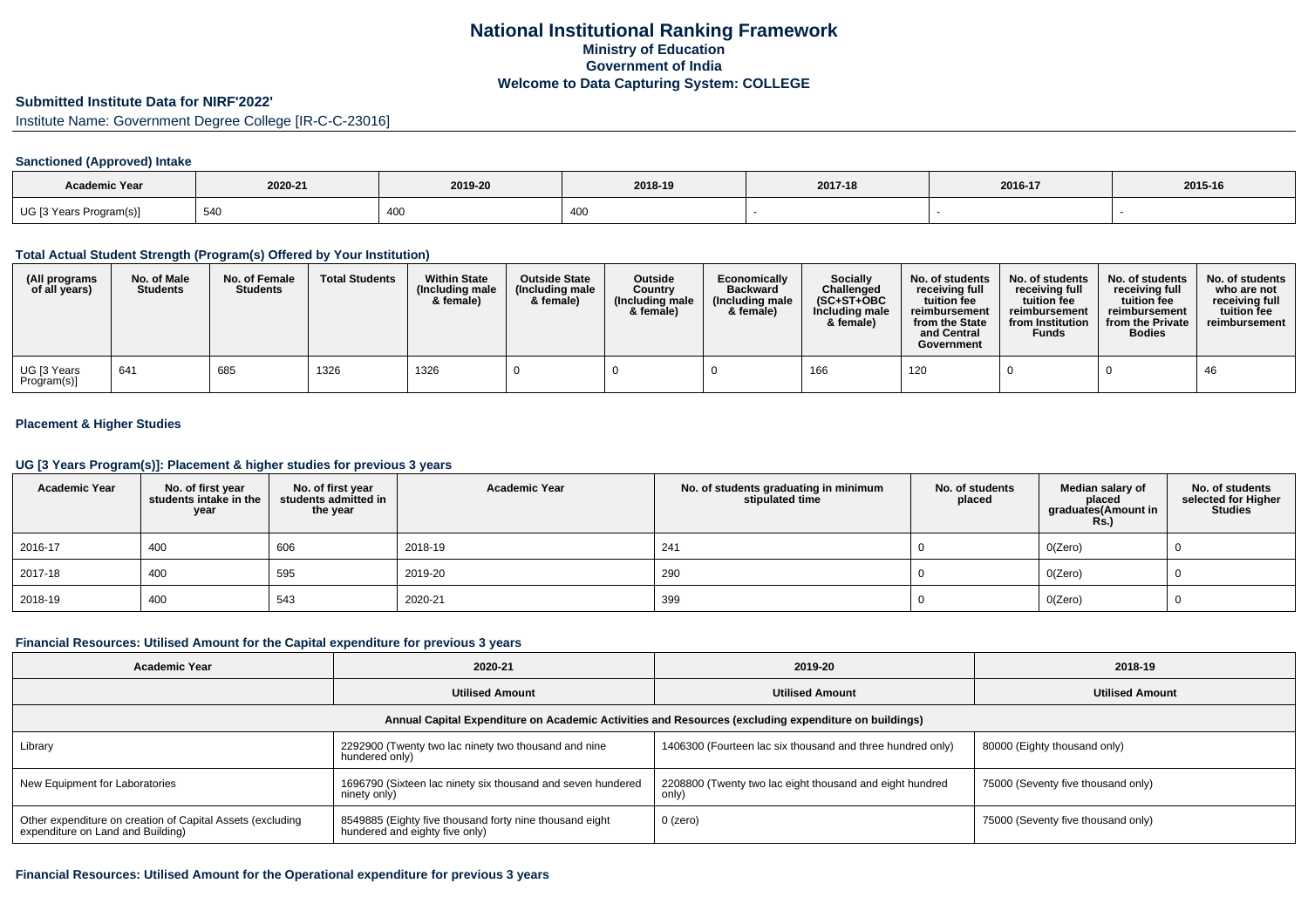| <b>Academic Year</b>                                                                                                                                                                           | 2020-21                                                                             | 2019-20                                                                      | 2018-19                                   |  |  |  |  |  |  |
|------------------------------------------------------------------------------------------------------------------------------------------------------------------------------------------------|-------------------------------------------------------------------------------------|------------------------------------------------------------------------------|-------------------------------------------|--|--|--|--|--|--|
|                                                                                                                                                                                                | <b>Utilised Amount</b>                                                              | <b>Utilised Amount</b>                                                       | <b>Utilised Amount</b>                    |  |  |  |  |  |  |
| <b>Annual Operational Expenditure</b>                                                                                                                                                          |                                                                                     |                                                                              |                                           |  |  |  |  |  |  |
| Salaries (Teaching and Non Teaching staff)                                                                                                                                                     | 46055972 (Four crore sixty lac fifty five thousand nine hundred<br>and seventy two) | 41671800 (Four crore sixteen lac seventy one thousand eight<br>hundred only) | 49200000 (Four crore ninety two lac only) |  |  |  |  |  |  |
| Maintenance of Academic Infrastructure or consumables and<br>other running expenditures(excluding maintenance of hostels<br>and allied services, rent of the building, depreciation cost, etc) | 10139000 (One crore one lac thirty nine thousand)                                   | 1500 (One thousand five hundred only)                                        | 1000 (one thousand only)                  |  |  |  |  |  |  |
| Seminars/Conferences/Workshops                                                                                                                                                                 | 33538 (Thirty three thousand five hundred thirty eight)                             | $0$ (zero)                                                                   | 0 (zero)                                  |  |  |  |  |  |  |

# **PCS Facilities: Facilities of physically challenged students**

| 1. Do your institution buildings have Lifts/Ramps?                                                                                                         | Not available |
|------------------------------------------------------------------------------------------------------------------------------------------------------------|---------------|
| 2. Do your institution have provision for walking aids, including wheelchairs and transportation from one building to another for<br>handicapped students? | No            |
| 3. Do your institution buildings have specially designed toilets for handicapped students?                                                                 | Not available |

# **Faculty Details**

| Srno           | Name                  | Age | Designation                | Gender | Qualification | <b>Experience (In</b><br>Months) | <b>Currently working</b><br>with institution? | <b>Joining Date</b> | <b>Leaving Date</b>      | <b>Association type</b> |
|----------------|-----------------------|-----|----------------------------|--------|---------------|----------------------------------|-----------------------------------------------|---------------------|--------------------------|-------------------------|
| $\overline{1}$ | <b>Faisal Mushtag</b> | 37  | <b>Assistant Professor</b> | Male   | M.Sc.         | 140                              | Yes                                           | 23-11-2009          | $\sim$                   | Regular                 |
| $\overline{2}$ | Sarita Parihar        | 41  | <b>Assistant Professor</b> | Female | M. Phil       | 140                              | Yes                                           | 31-12-2009          | $\sim$                   | Regular                 |
| 3              | <b>Tariq Hussain</b>  | 45  | <b>Assistant Professor</b> | Male   | Ph.D          | 163                              | Yes                                           | 24-07-2012          | $\sim$                   | Regular                 |
| 4              | Madhu Bala            | 39  | <b>Assistant Professor</b> | Female | Ph.D          | 52                               | Yes                                           | 21-03-2017          | $\sim$                   | Regular                 |
| 5              | Zahoor Ahmad Wani     | 36  | <b>Assistant Professor</b> | Male   | <b>NET</b>    | 49                               | Yes                                           | 20-06-2017          | $\sim$                   | Regular                 |
| 6              | Ajay Kumar            | 36  | <b>Assistant Professor</b> | Male   | M.Sc.         | 51                               | Yes                                           | 16-10-2017          | $\sim$                   | Regular                 |
| $\overline{7}$ | M M Mattoo            | 43  | <b>Assistant Professor</b> | Male   | M. Phil       | 156                              | Yes                                           | 08-06-2010          | $\overline{\phantom{a}}$ | Regular                 |
| 8              | <b>VIMAL KISHORE</b>  | 35  | <b>Assistant Professor</b> | Male   | MP.Ed.        | 34                               | Yes                                           | 18-09-2018          | $\sim$                   | Regular                 |
| 9              | Mohd Yaseen Sirwal    | 38  | <b>Assistant Professor</b> | Male   | M. Phil       | 128                              | Yes                                           | 02-12-2010          | $\sim$                   | Regular                 |
| 10             | Swamiraj Chouhan      | 44  | <b>Assistant Professor</b> | Male   | M. Phil       | 132                              | Yes                                           | 13-11-2012          | $-$                      | Regular                 |
| 11             | Sonika sen            | 35  | <b>Assistant Professor</b> | Female | M. Phil       | 47                               | Yes                                           | 22-08-2017          | $\sim$                   | Regular                 |
| 12             | <b>AKSHEY SHARMA</b>  | 35  | <b>Assistant Professor</b> | Male   | M. Phil       | 39                               | Yes                                           | 08-05-2018          | $\sim$                   | Regular                 |
| 13             | Romana Akhtar         | 44  | <b>Assistant Professor</b> | Female | M. Phil       | 135                              | Yes                                           | 21-06-2010          | $\mathbf{u}$             | Regular                 |
| 14             | Munish Kumar          | 31  | <b>Assistant Professor</b> | Male   | Ph.D          | 63                               | Yes                                           | 12-04-2016          | $\mathbf{u}$             | Regular                 |
| 15             | Sehrish Gazal         | 34  | <b>Assistant Professor</b> | Female | Ph.D          | 56                               | Yes                                           | 30-07-2019          | $\sim$                   | Regular                 |
| 16             | Ather Hussain         | 48  | <b>Assistant Professor</b> | Male   | Ph.D          | 168                              | Yes                                           | 06-06-2018          | $\sim$                   | Regular                 |
| 17             | Madhu Ram             | 31  | <b>Assistant Professor</b> | Male   | <b>NET</b>    | 25                               | Yes                                           | 11-11-2019          | $\sim$                   | Regular                 |
| 18             | Randeep Kumar         | 32  | <b>Assistant Professor</b> | Male   | M. Phil       | 60                               | Yes                                           | 12-03-2020          | $\sim$                   | Regular                 |